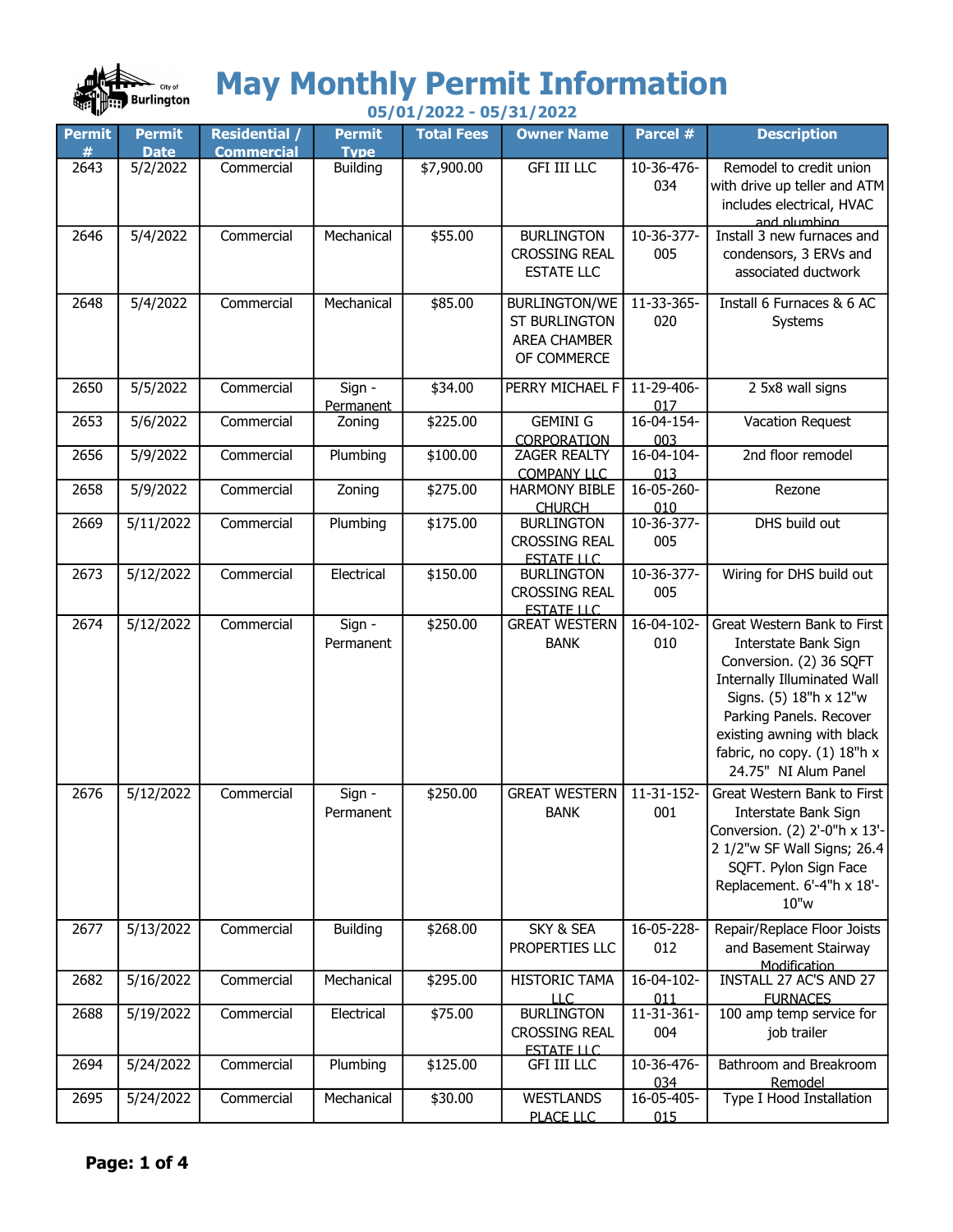| 2679 | 5/13/2022              | Commercial  | <b>Building</b> | \$67,525.00 | <b>BURLINGTON</b>          | 11-31-361-               | New 49 Unit 4 Story              |
|------|------------------------|-------------|-----------------|-------------|----------------------------|--------------------------|----------------------------------|
|      |                        |             |                 |             | <b>CROSSING REAL</b>       | 004                      | <b>Apartment Building</b>        |
|      |                        |             |                 |             | <b>ESTATE LLC</b>          |                          |                                  |
| 2701 | 5/27/2022              | Commercial  | Certificate of  |             | 620                        | 11-32-484-               |                                  |
|      |                        |             | Appropriaten    |             | <b>WASHINGTON LLC</b>      | 011                      |                                  |
|      |                        |             |                 |             |                            |                          |                                  |
|      |                        |             | ess             |             |                            |                          |                                  |
| 2703 | 5/31/2022              | Commercial  | <b>Building</b> | \$232.00    | HARTER DONALD              | 11-32-333-               | 30X32 Pole footed building       |
|      |                        |             |                 |             |                            |                          |                                  |
|      |                        |             |                 |             | L & CHRISTINE A            | 010                      |                                  |
|      |                        |             |                 |             |                            |                          |                                  |
| 2704 | 5/31/2022              | Commercial  | Plumbing        | \$150.00    | <b>CITY HOPE</b>           | 16-05-261-               | New Building plumbing            |
|      |                        |             |                 |             | <b>FOUNDATION</b>          | 006                      |                                  |
| 2705 | 5/31/2022              | Commercial  | Mechanical      | \$30.00     | <b>Bickford Senior</b>     | 15-01-477-               | Install AC system                |
|      |                        |             |                 |             | Living                     | 019                      |                                  |
| 2706 | 5/31/2022              | Commercial  | Mechanical      | \$55.00     | <b>LUNNING CHAPEL</b>      | 11-30-376-               | Install $(3)$ Furnaces & $(3)$   |
|      |                        |             |                 |             | INC AN IA CORP             | 006                      | <b>AC Systems</b>                |
|      |                        |             |                 |             |                            |                          |                                  |
| 2707 | 5/31/2022              | Residential | Fence           | \$25.00     | JONES SAMMIE L             | 11-30-251-               | Install 173 lft of metal         |
|      |                        |             |                 |             | JR & KEEGAN R              | 028                      | fencing                          |
|      |                        |             |                 |             |                            |                          |                                  |
| 2702 | 5/27/2022              | Residential | <b>Building</b> | \$61.00     | PARROTT                    | 16-08-336-               | 12' x 20' Storage Shed           |
|      |                        |             |                 |             | <b>JEFFERY A</b>           | 021                      |                                  |
| 2680 | 5/16/2022              | Residential | <b>Building</b> | \$250.00    | <b>TIMMERMAN</b>           | 11-30-226-               | 9.90 kW Roof-Mounted             |
|      |                        |             |                 |             | <b>BRADLEY R &amp;</b>     | 010                      | Solar System                     |
|      |                        |             |                 |             | <b>TRACIE I</b>            |                          |                                  |
| 2681 | 5/16/2022              | Residential | Fence           | \$25.00     | <b>BUSTER PAUL K &amp;</b> | 16-06-480-               | 6' vinyl fence                   |
|      |                        |             |                 |             | <b>TAMARA L</b>            | 015                      |                                  |
| 2696 | 5/24/2022              | Residential | Fence           | \$25.00     | <b>COOPER AARON</b>        | 16-09-357-               | 6' wood privacy on North         |
|      |                        |             |                 |             | M & JOHNSON                | 015                      | West, 4' on South and East.      |
|      |                        |             |                 |             |                            |                          |                                  |
|      |                        |             |                 |             | <b>JAMIE M</b>             |                          | only lot to North to be          |
|      |                        |             |                 |             |                            |                          | fenced until lots are            |
| 2697 | 5/25/2022              | Residential | Electrical      | \$40.00     | MICHAELS KEVIN             | 16-17-127-               | combined<br>Generator to service |
|      |                        |             |                 |             |                            |                          |                                  |
|      | 5/25/2022              | Residential | Electrical      | \$40.00     | w<br>MOORE JOSEPH          | 011<br>$16 - 06 - 251 -$ |                                  |
| 2698 |                        |             |                 |             |                            |                          | Panel upgrade                    |
|      |                        |             |                 |             | W & LORI L                 | 022                      |                                  |
| 2699 | $\overline{5/26}/2022$ | Residential | Zoning          | \$275.00    | <b>TRI-STATE</b>           | 11-32-208-               | Rezoning Petition                |
|      |                        |             |                 |             | <b>FINANCIAL</b>           | 019                      |                                  |
|      |                        |             |                 |             | <b>INVESTMENT</b>          |                          |                                  |
|      |                        |             |                 |             | PROPERTIES LLC             |                          |                                  |
|      |                        |             |                 |             |                            |                          |                                  |
| 2700 | 5/26/2022              | Residential | Fence           | \$25.00     | <b>SCHNEIDER</b>           | 16-05-183-               | 4' picket fence                  |
|      |                        |             |                 |             | THOMAS L &                 | 012                      |                                  |
|      |                        |             |                 |             | <b>MARY</b>                |                          |                                  |
| 2689 | 5/19/2022              | Residential | Fence           | \$25.00     | GOOD PHILIP D &            | 16-17-204-               | 6' wood fence                    |
|      |                        |             |                 |             | PATRICIA A                 | 009                      |                                  |
| 2690 | 5/23/2022              | Residential | Sewer           | \$40.00     | FREITAG RON D &            | 16-09-181-               | Sewer repair                     |
|      |                        |             |                 |             | <b>DEBORAH L</b>           | 022                      |                                  |
| 2691 | 5/23/2022              | Residential | Sewer           | \$40.00     | <b>ROEPKE</b>              | 16-08-476-               | Sewer repair                     |
|      |                        |             |                 |             | <b>CHRISTOPHER A</b>       | 001                      |                                  |
|      |                        |             |                 |             | & DEBORAH I                |                          |                                  |
| 2692 | 5/23/2022              | Residential | Fence           | \$25.00     | HEATER CYNTHIA             | 11-32-260-               | 4' chain link fence on North     |
|      |                        |             |                 |             | S & WONDERS                | 010                      | and South of property from       |
|      |                        |             |                 |             | <b>JASON RAY</b>           |                          | back corner of house             |
|      |                        |             |                 |             |                            |                          |                                  |
| 2693 | 5/23/2022              | Residential | <b>Building</b> | \$385.00    | <b>GENG SUE W</b>          | 16-16-126-               | Kitchen Remodel                  |
|      |                        |             |                 |             |                            | 008                      |                                  |
| 2683 | 5/16/2022              | Residential | Mechanical      | \$30.00     | MERRILL IRMA M             | 16-08-185-               | Install New AC                   |
|      |                        |             |                 |             |                            | 004                      |                                  |
| 2684 | 5/17/2022              | Residential | Electrical      | \$40.00     | TIMMERMAN                  | 11-30-226-               | 9.90 kW Roof-Mounted             |
|      |                        |             |                 |             |                            |                          |                                  |
|      |                        |             |                 |             | <b>BRADLEY R &amp;</b>     | 010                      | Solar System                     |
|      |                        |             |                 |             | <b>TRACIE I</b>            |                          |                                  |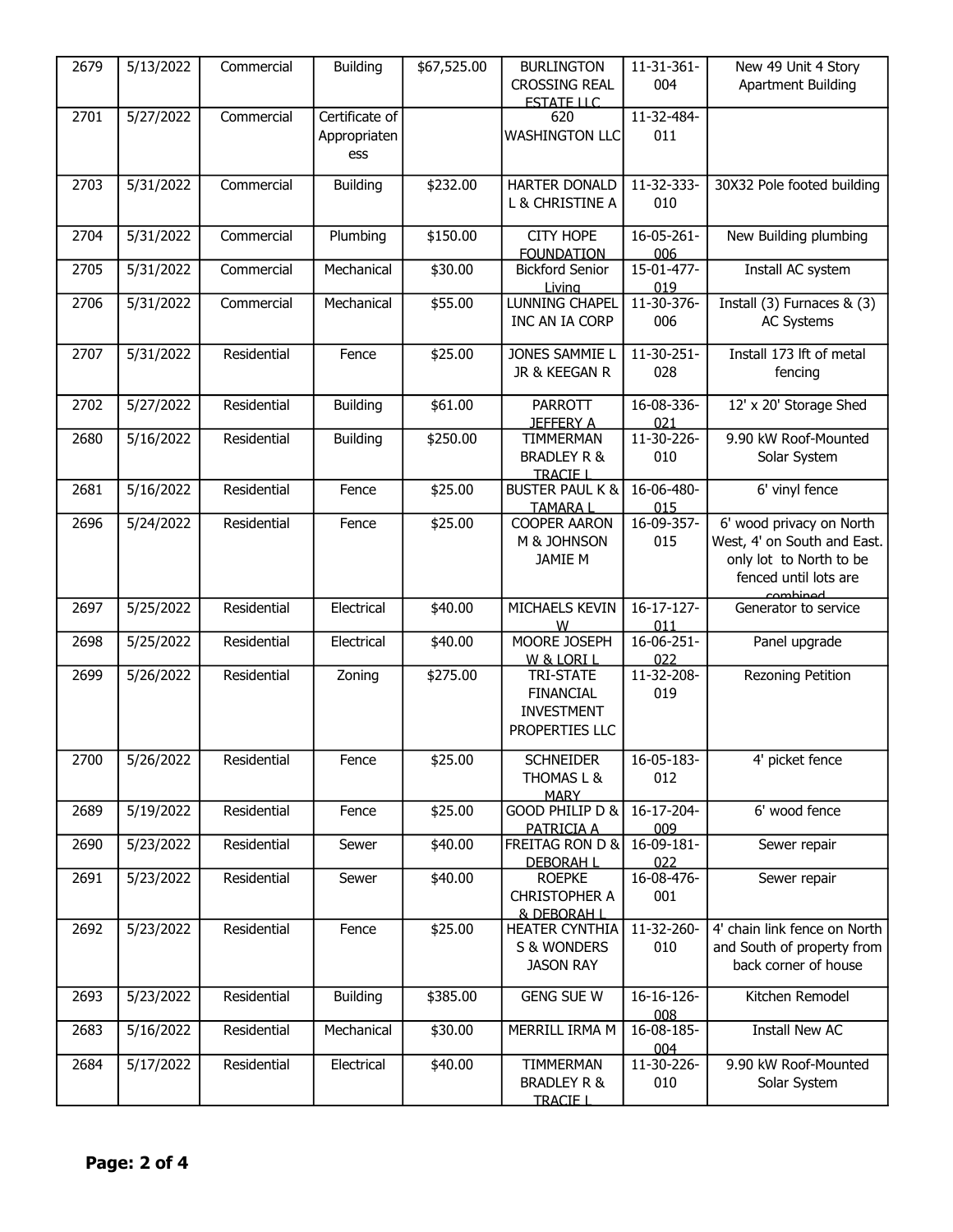| 2685 | 5/17/2022 | Residential | <b>Building</b> | \$250.00   | <b>WEICHER</b>                        | 11-32-162-        | 30X40 Garage                        |
|------|-----------|-------------|-----------------|------------|---------------------------------------|-------------------|-------------------------------------|
|      |           |             |                 |            | TAMERA A LIFE                         | 025               |                                     |
|      |           |             |                 |            | <b>FSTATE</b>                         |                   |                                     |
| 2686 | 5/18/2022 | Residential | Mechanical      | \$35.00    | PARK WEST LLC                         | 16-06-381-        | Install Furnace & A/C               |
| 2687 | 5/19/2022 | Residential | Fence           | \$25.00    | <b>WOLFE DIANA</b>                    | 025<br>11-32-152- | System<br>6' privacy fence on South |
|      |           |             |                 |            | <b>MARIE</b>                          | 014               |                                     |
| 2678 | 5/13/2022 | Residential | <b>Building</b> | \$61.00    | <b>BEETNER DANIEL</b>                 | $16 - 06 - 477$   | Demolishing Old Sunroom             |
|      |           |             |                 |            | & CLEM AMY                            | 004               | and Replacing                       |
|      |           |             |                 |            |                                       |                   |                                     |
| 2670 | 5/11/2022 | Residential | Plumbing        | \$1,225.00 | <b>HISTORIC TAMA</b>                  | $16-04-102-$      | Tama II                             |
|      |           |             |                 |            | <b>LLC</b>                            | 011               |                                     |
| 2671 | 5/11/2022 | Residential | Fence           | \$25.00    | <b>FAUST SCOTT A &amp;</b>            | 16-08-278-        | 6' privacy fence                    |
|      |           |             |                 |            | <b>RACHEL A</b>                       | 017               |                                     |
| 2672 | 5/11/2022 | Residential | <b>Building</b> | \$88.00    | <b>RICHERT THOMAS</b>                 | 16-05-302-        | 6' x 20' Porch                      |
|      |           |             |                 |            | H & KIM E                             | 006               |                                     |
| 2659 | 5/9/2022  | Residential | Fence           |            | <b>KELLER JAMES</b>                   | 16-05-466-        |                                     |
|      |           |             |                 |            | <b>JOHN</b>                           | 006               |                                     |
| 2660 | 5/10/2022 | Residential | Fence           | \$25.00    | PLEASANT LEE A                        | 16-05-302-        | 6ft tall privacy fence on the       |
|      |           |             |                 |            | & SHELLY J                            | 005               | west side of property.              |
|      |           |             |                 |            |                                       |                   | Starting at the back corner         |
|      |           |             |                 |            |                                       |                   | of the house and going to           |
|      |           |             |                 |            |                                       |                   | the back corner of the              |
|      |           |             |                 |            |                                       |                   | garage                              |
|      |           |             |                 |            |                                       |                   |                                     |
| 2661 | 5/10/2022 | Residential | Fence           | \$25.00    | <b>ARYA</b>                           | 11-32-286-        | 4' chain link Fencing in the        |
|      |           |             |                 |            | ENTERPRISES INC                       | 001               | back yard and side of               |
|      |           |             |                 |            |                                       |                   | house, 3' from Property line        |
|      |           |             |                 |            |                                       |                   | on Iowa side, 1' in from            |
|      |           |             |                 |            |                                       |                   | property line on alley side.        |
| 2662 | 5/10/2022 | Residential | Sewer           | \$40.00    | <b>CROWLEY STEVEN</b>                 | 16-08-335-        | Sewer Repair                        |
|      |           |             |                 |            | J & TERRI M                           | 013               |                                     |
|      |           |             |                 |            |                                       |                   |                                     |
| 2663 | 5/10/2022 | Residential | Sewer           | \$40.00    | <b>VRMTG ASSET</b>                    | 11-32-402-        | Sewer Repair                        |
|      |           |             |                 |            | <b>TRUST</b>                          | 014               |                                     |
| 2664 | 5/10/2022 | Residential | Sewer           | \$40.00    | <b>CB PROPERTIES</b>                  | 11-32-277-        | Sewer Repair                        |
|      |           |             |                 |            | LLC SERIES I                          | 005               |                                     |
| 2665 | 5/10/2022 | Residential | Sewer           | \$40.00    | <b>WOODARD</b>                        | 11-32-406-        | Sewer Repair                        |
| 2666 | 5/10/2022 | Residential | Plumbing        | \$110.00   | <b>TANNER</b><br><b>MASON WILLIAM</b> | 022<br>16-07-126- | Bathroom Addition                   |
|      |           |             |                 |            | <b>SCOTT &amp; KELLIE J</b>           | 005               |                                     |
|      |           |             |                 |            |                                       |                   |                                     |
|      |           |             |                 |            |                                       |                   |                                     |
| 2667 | 5/10/2022 | Residential | Electrical      |            | PRICKETT GARY V                       | 16-08-217-        | Check service for hookup            |
|      |           |             |                 |            | & DEBORAH M                           | 004               |                                     |
|      |           |             |                 |            |                                       |                   |                                     |
| 2668 | 5/11/2022 | Residential | Electrical      | \$40.00    | FLINT CREEK                           | 16-08-202-        | Wire apartment                      |
|      |           |             |                 |            | CONSTRUCTION                          | 015               |                                     |
|      |           |             |                 |            | ШC.                                   |                   |                                     |
| 2657 | 5/9/2022  | Residential | Sewer           | \$40.00    | <b>SKINNER</b>                        | 16-08-135-        |                                     |
|      |           |             |                 |            | <b>MELINDA L</b>                      | 007               |                                     |
| 2654 | 5/6/2022  | Residential | Fence           | \$25.00    | RICHERT THOMAS                        | 16-05-302-        | 6' privacy back and leebrick,       |
|      |           |             |                 |            | H & KIM E                             | 006               | 4' picket Oakdale side              |
| 2655 | 5/6/2022  | Residential | Fence           | \$25.00    | <b>NOVA KEVIN &amp;</b>               | 11-30-153-        | 6' Wooden privacy fence             |
|      |           |             |                 |            | <b>CHRISTINE</b>                      | 021               | around back vard                    |
| 2499 | 5/6/2022  | Residential | Zoning          | \$275.00   | <b>HERITAGE</b>                       | 11-31-452-        | Rezoning Petition                   |
|      |           |             |                 |            | <b>BAPTIST CHURCH</b>                 | 030               |                                     |
|      |           |             |                 |            |                                       |                   |                                     |
| 2651 | 5/6/2022  | Residential | Electrical      | \$40.00    | HILD MICHAEL C                        | 11-30-153-        | 200A Service Upgrade                |
|      |           |             |                 |            | & LYNDA K                             | 001               |                                     |